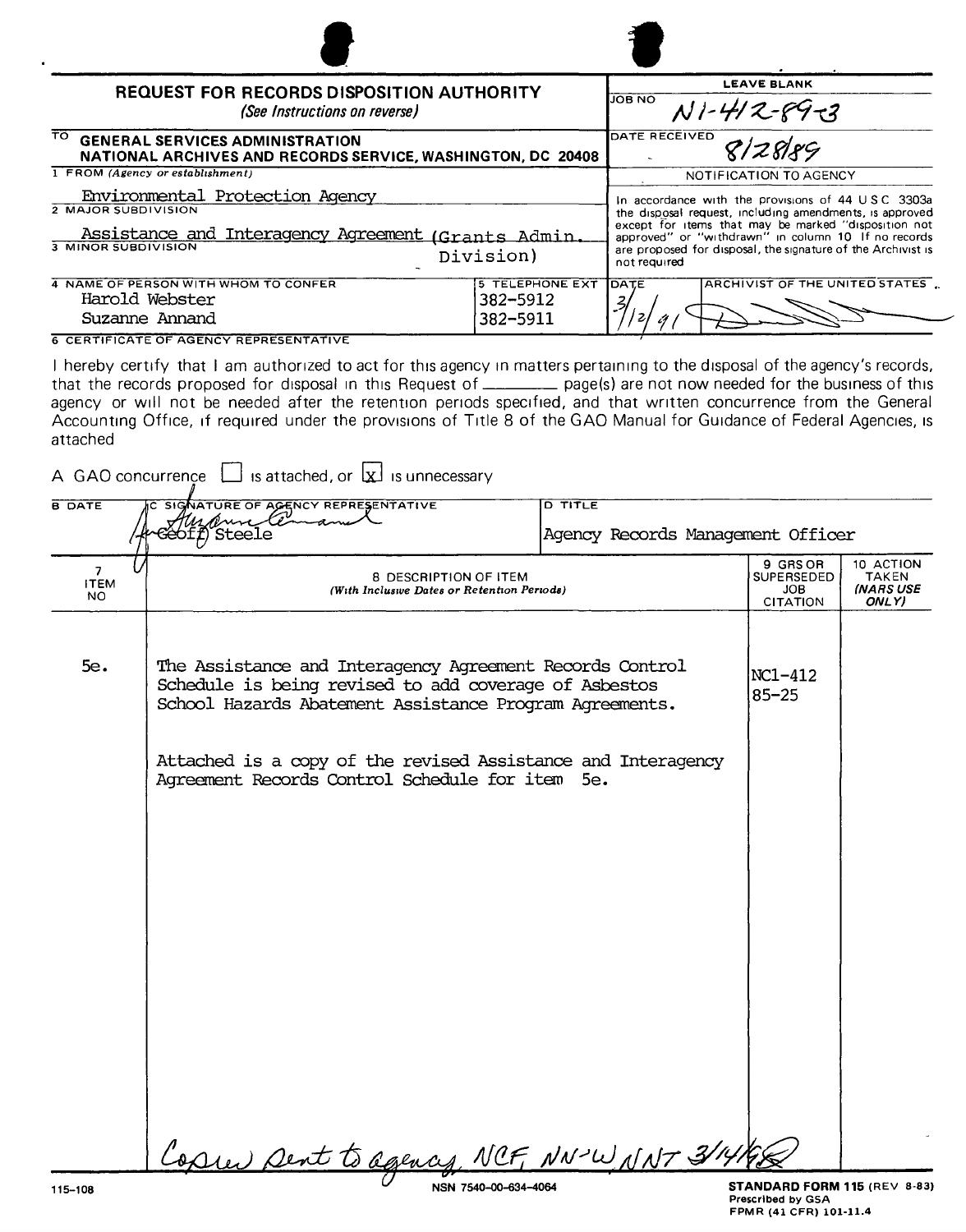|                                                                                                                                                                                                                                                                                                                                                                                                                                                                                                                                                                                    |                                                                                                                                                                                                                                                                                                                                                                                                                                                                                                                                                                                                                                                                                                                                                                                                                                                                                    | SCHED NO |
|------------------------------------------------------------------------------------------------------------------------------------------------------------------------------------------------------------------------------------------------------------------------------------------------------------------------------------------------------------------------------------------------------------------------------------------------------------------------------------------------------------------------------------------------------------------------------------|------------------------------------------------------------------------------------------------------------------------------------------------------------------------------------------------------------------------------------------------------------------------------------------------------------------------------------------------------------------------------------------------------------------------------------------------------------------------------------------------------------------------------------------------------------------------------------------------------------------------------------------------------------------------------------------------------------------------------------------------------------------------------------------------------------------------------------------------------------------------------------|----------|
| TITLE OF SCHEDULE                                                                                                                                                                                                                                                                                                                                                                                                                                                                                                                                                                  | COVERAGE OF SCHEDULE                                                                                                                                                                                                                                                                                                                                                                                                                                                                                                                                                                                                                                                                                                                                                                                                                                                               |          |
| ASSISTANCE AND INTERAGENCY AGREEMENT RECORDS.                                                                                                                                                                                                                                                                                                                                                                                                                                                                                                                                      | <b>AGENCYWIDE</b>                                                                                                                                                                                                                                                                                                                                                                                                                                                                                                                                                                                                                                                                                                                                                                                                                                                                  |          |
| <b>ITEM</b><br>NAME AND DESCRIPTION OF RECORD/FILE                                                                                                                                                                                                                                                                                                                                                                                                                                                                                                                                 | RETENTION PERIOD AND DISPOSITION                                                                                                                                                                                                                                                                                                                                                                                                                                                                                                                                                                                                                                                                                                                                                                                                                                                   |          |
| $\mathcal{L}$<br>Program Management File. Records relating to development,<br>management, and evaluation of assistance agreements.<br>a. Policy and regulations which establish and implement<br>operational procedures for the administration of assistance<br>agreements<br>b. General administrative correspondence pertaining to<br>normal day-to-day activities of the Grants Administration<br>Division.<br>c. Inquiries Files.<br>(1) Congressional.<br>(2) Controlled.<br>(3) Uncontrolled.<br>Administrative Reports and Data Relating to Assistance<br>2.<br>Agreements. | Retention: Permanent.<br>Disposition: Break file when material has<br>been superseded or cancelled. Keep in office<br>2 years, then transfer to the FRC. Keep in<br>FRC 10 years, then offer to the National<br>Archives.<br>Retention: Retain 2 years.<br>Disposition: Break file at end of 1 year. Keep<br>in office 2 years and then destroy.<br>Retention: Retain 2 years.<br>Disposition: Break files at end of 1 year. Keep<br>in office 2 years and then destroy.<br>Retention: Retain 2 years.<br>Disposition: Break file at end of year. Keep<br>in office 2 years and then destroy.<br>Retention? Retain 1 year.<br>Disposition: Break file at end of year. Keep<br>In office I additional year, then destroy.<br>Retention: Retain 4 years.<br>Disposition: Break file at end of year. Keep<br>in office I year, then transfer to the FRC.<br>Destroy when 4 years old. |          |

 $\ddot{\phantom{1}}$ 

 $\bullet$ 

 $\frac{1}{1}$ 

 $\mathcal{L}$ 

 $\mathcal{L}^{(1)}$ 

 $\mathbf{r}$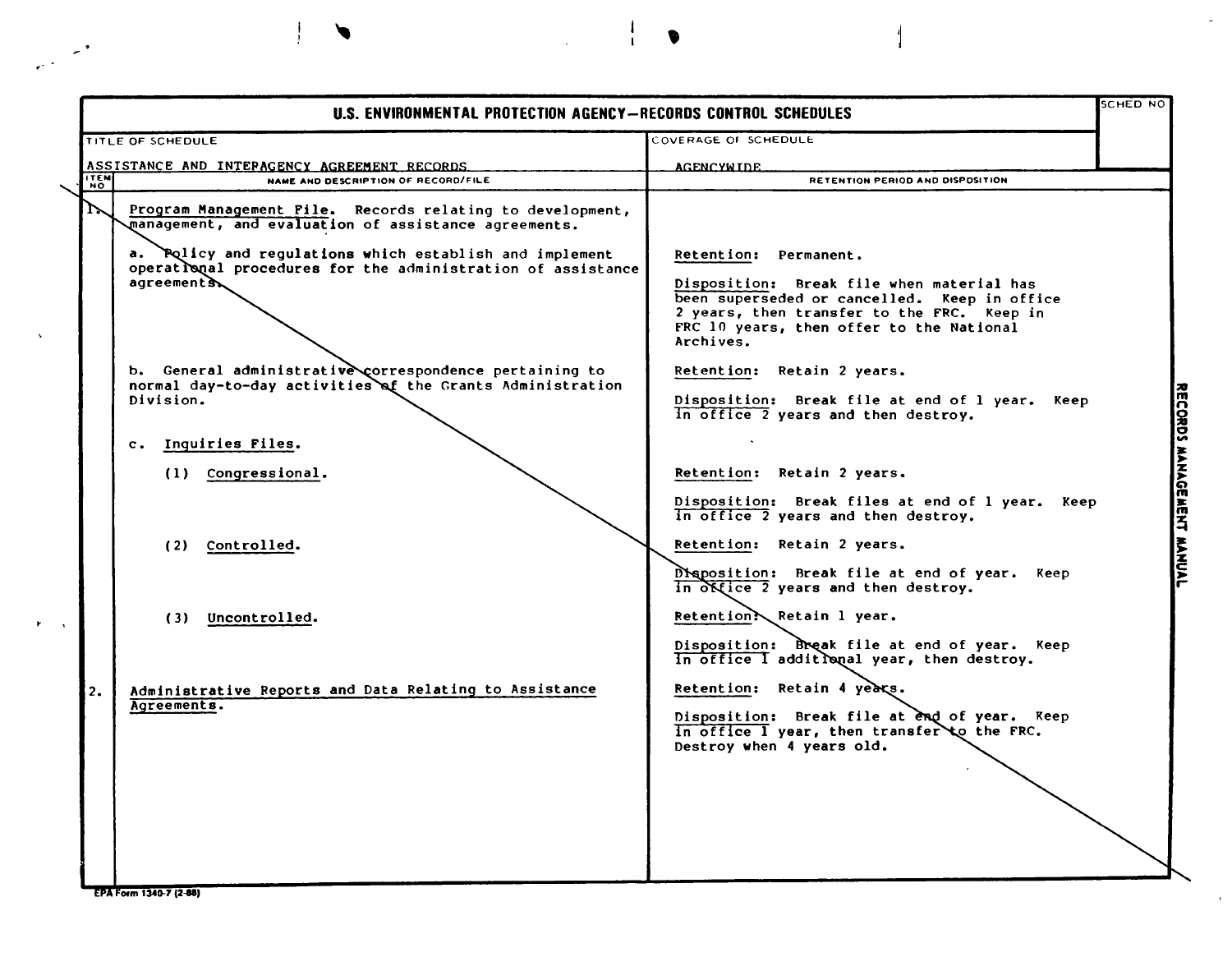| COVERAGE OF SCHEDULE<br><b>AGENCYWIDE</b><br>RETENTION PERIOD AND DISPOSITION<br>Regulations, Standards, and Guidelines. Contains informa-<br>Retention: Permanent.<br>tion relating to the development of rules and regulations<br>Disposition: Break file upon final publication<br>agreements. Records consist of drafts of proposed regu-<br>in the Federal Register. Keep in office 1 year,<br>lations and guidelines, internal comments, journal articles<br>then transfer to the FRC. Keep in FRC 15 years,<br>and other supporting literature, proposed rules, response<br>then offer to the National Archives in 5 year<br>to proposals, EPA press releases, newspaper clippings, etc.<br>blocks.<br>Deviation Requests \ Includes requests for deviation from<br>Retention:<br>established assistance policies and procedures submitted<br>a. Paper Records. Retain until conversion to<br>microform has been completed.<br>b. Microform Copy (Official Record Copy).<br>Retain<br>4 years.<br>Disposition:<br>a. Paper Records. Keep in office until convers- |
|--------------------------------------------------------------------------------------------------------------------------------------------------------------------------------------------------------------------------------------------------------------------------------------------------------------------------------------------------------------------------------------------------------------------------------------------------------------------------------------------------------------------------------------------------------------------------------------------------------------------------------------------------------------------------------------------------------------------------------------------------------------------------------------------------------------------------------------------------------------------------------------------------------------------------------------------------------------------------------------------------------------------------------------------------------------------------|
|                                                                                                                                                                                                                                                                                                                                                                                                                                                                                                                                                                                                                                                                                                                                                                                                                                                                                                                                                                                                                                                                          |
|                                                                                                                                                                                                                                                                                                                                                                                                                                                                                                                                                                                                                                                                                                                                                                                                                                                                                                                                                                                                                                                                          |
|                                                                                                                                                                                                                                                                                                                                                                                                                                                                                                                                                                                                                                                                                                                                                                                                                                                                                                                                                                                                                                                                          |
|                                                                                                                                                                                                                                                                                                                                                                                                                                                                                                                                                                                                                                                                                                                                                                                                                                                                                                                                                                                                                                                                          |
|                                                                                                                                                                                                                                                                                                                                                                                                                                                                                                                                                                                                                                                                                                                                                                                                                                                                                                                                                                                                                                                                          |
| ion to microform has been completed and microform<br>is verified for completeness, then destroy.<br>b. Microform Copy (Official Record Copy). Break<br>file at end of year. Keep in office I year, then<br>transfer to the FRC. Destroy when 4 years old.<br>Microform Copy (Working Copy). Destroy when<br>$\mathbf{c}$ .<br>no longer needed.                                                                                                                                                                                                                                                                                                                                                                                                                                                                                                                                                                                                                                                                                                                          |
| Assistance Agreement Files. Includes records that document<br>all significant actions and decisions having to do with the<br>application and resulting agreement. Consist of application<br>phase, preaward review, funding decision, award documenta-<br>tion, active projects, non-compliance/disputes, closeout of                                                                                                                                                                                                                                                                                                                                                                                                                                                                                                                                                                                                                                                                                                                                                    |
| <b>Retention:</b><br>Training, Fellowship, Investigation, Surveys, or Studies,<br>a. Paper Records. Retain until conversion to<br>Operations Branch or by Regional Office by specific program<br>microform has been completed.<br>b. Microform Copy (Official Record Copy).<br>Retain<br>4 years.                                                                                                                                                                                                                                                                                                                                                                                                                                                                                                                                                                                                                                                                                                                                                                        |
|                                                                                                                                                                                                                                                                                                                                                                                                                                                                                                                                                                                                                                                                                                                                                                                                                                                                                                                                                                                                                                                                          |

 $\mathcal{F}$ 

•

 $\bullet$ 

 $\epsilon$ 

 $\epsilon$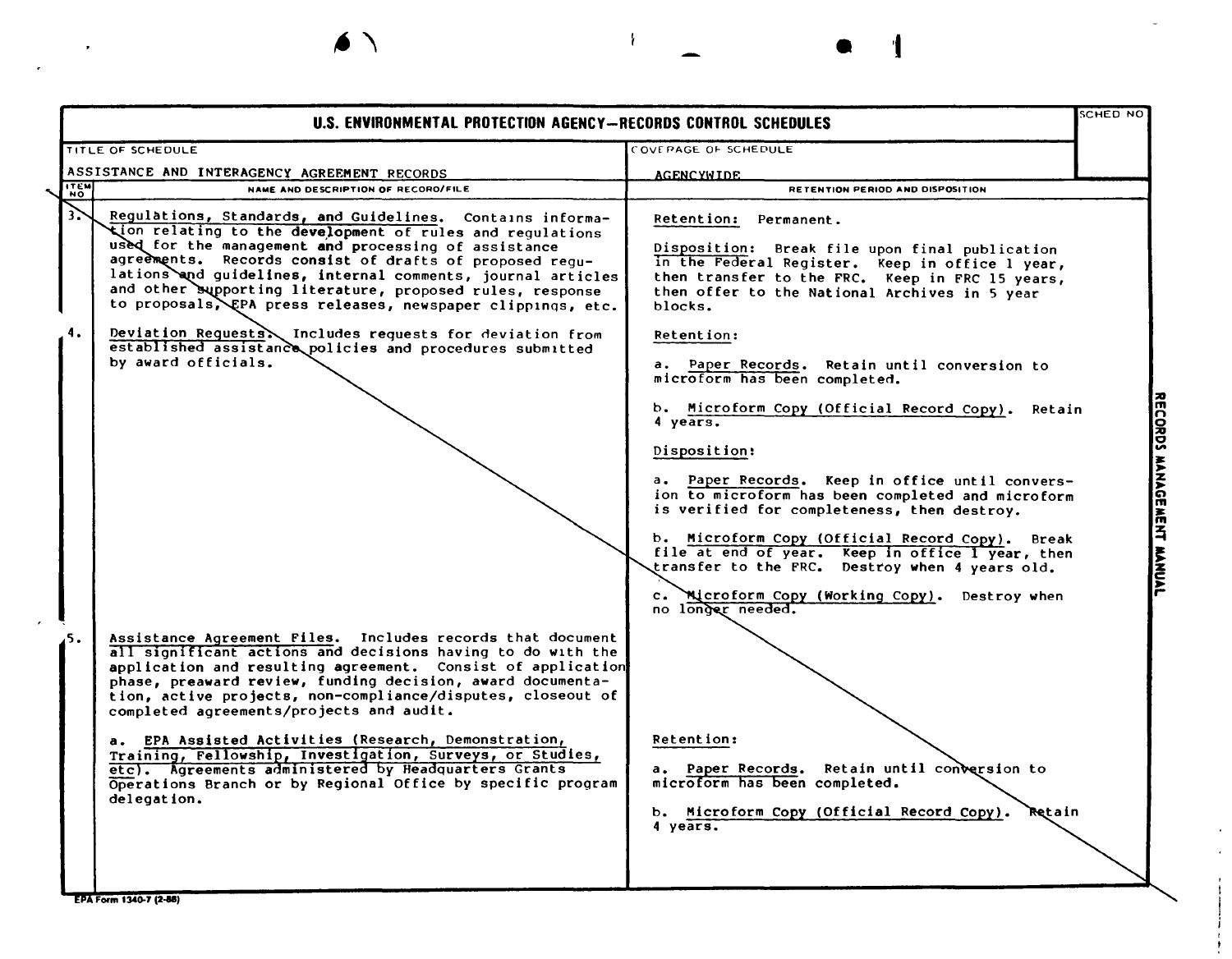SCHED NO U.S. **ENVIRONMENTAL PROTECTION AGENCY-RECORDS CONTROL SCHEDULES** TITLE OF SCHEDULE COVERAGE OF SCHEDULE INTERAGENCY AGREEMENT RECORD: **AGENCYWIDE** एहूल NAME AND DESCRIPTION OF RECORD/FILE RETENTION PERIOD AND DISPOSITION Disposition: a. Paper Records. Keep in office until conversion to microform has been completed and microform is verified for completeness, then destroy. b. Microform Copy (Official Record Copy). Break file immediately after closeout of the agreement, then transfer to the FRC. Destroy when  $\tilde{4}$  years old. c. Other Microform Copies. Destroy when no longer needed. b. Continuing Environmental Program Support Agreements. PAPER RECORD SYSTEM ORDS MANAGEMENT MANUA Agreements administered by Regional Offices. Retention: Retain 4 years. Disposition: Break file immediately after  $c$ loseout of the agreement, then transfer to the FRC. Destroy when 4 years old. MICROGRAPHIC RECORD SYSTEM **Retention:**  $a_{\bullet}$ Retain until conversion to microform has been completed. b. Microform Copy (Official Record Copy).  $Retain$   $4$  years. Disposition: a. Paper Records. Keep **`x**q office until conversion to microform has`been completed and microform is verified for completeness, then destroy. b. Microform Copy (Official Record Copy). Break file Immediately after closeout of the agreement, then transfer to the FRC. Destroy when 4 years  $old.$ c. Other Microform Copies. Destroy when no longer needed. EPA Form 1340-7 (2-88)

 $\mathbf{I} \mathbf{I}$  and  $\mathbf{I} \mathbf{I}$  and  $\mathbf{I} \mathbf{I}$  and  $\mathbf{I} \mathbf{I}$  and  $\mathbf{I} \mathbf{I}$ 

 $\mathbf{r}$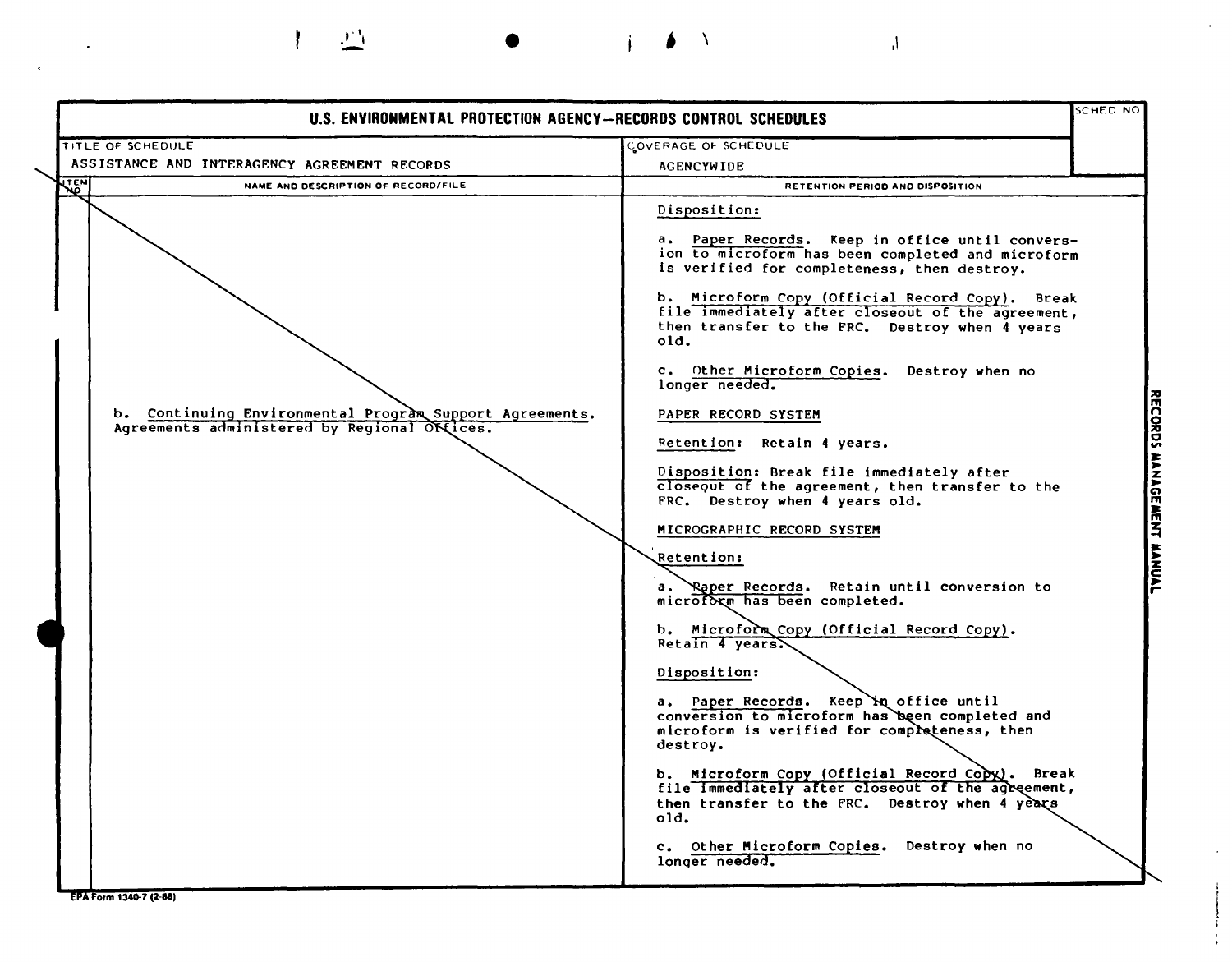| <b>SCHED NO</b><br>U.S. ENVIRONMENTAL PROTECTION AGENCY-RECORDS CONTROL SCHEDULES                       |                                                                                                                                                                                                                                                                                                                                                                                                                                                                                                                                                                                                                                                                                                                                                                                                                                                                                                                      |  |
|---------------------------------------------------------------------------------------------------------|----------------------------------------------------------------------------------------------------------------------------------------------------------------------------------------------------------------------------------------------------------------------------------------------------------------------------------------------------------------------------------------------------------------------------------------------------------------------------------------------------------------------------------------------------------------------------------------------------------------------------------------------------------------------------------------------------------------------------------------------------------------------------------------------------------------------------------------------------------------------------------------------------------------------|--|
| TITLE OF SCHEDULE                                                                                       | COVERAGE OF SCHEDULE                                                                                                                                                                                                                                                                                                                                                                                                                                                                                                                                                                                                                                                                                                                                                                                                                                                                                                 |  |
| ASSISTANCE AND INTERAGENCY AGREEMENT RECORDS                                                            | <b>AGENCYWIDE</b>                                                                                                                                                                                                                                                                                                                                                                                                                                                                                                                                                                                                                                                                                                                                                                                                                                                                                                    |  |
| <b>ITEM</b><br>NAME AND DESCRIPTION OF RECORD/FILE                                                      | RETENTION PERIOD AND DISPOSITION                                                                                                                                                                                                                                                                                                                                                                                                                                                                                                                                                                                                                                                                                                                                                                                                                                                                                     |  |
| c. Waste Water Construction Grant Agreements.<br>Agreements<br>administered by Regional Offices/States. | PAPER RECORD SYSTEM<br>Retention: Retain 20 years.<br>Disposition: Break file following physical and<br>administrative completion immediately after<br>closeout of the agreement, then transfer to<br>the FRC. Destroy when 20 years old.<br>MICROGRAPHIC RECORD SYSTEM<br>Retention:<br>a. Paper Records. Retain until conversion of<br>microform has been completed.<br>b. Microform Copy (Official Record Copy).<br>Retain<br>20 years.<br>Disposition:<br>a. Paper Records. Keep in office until con-<br>version to microform has been completed and<br>microform is verified for completeness, then<br>destroy.<br>b. Microform Copy (Official Record Copy). Break<br>file Collowing physical and administrative com-<br>pletion immediately after closeout of the agree-<br>ment, then transfer to the FRC. Destroy when<br>20 years $old.$<br>c. Other Microform Copies.<br>Destroy when no<br>longer needed. |  |

 $\bullet$  \

大型

 $\mathcal{L}^{\mathcal{L}}$  ,  $\mathcal{L}^{\mathcal{L}}$ 

 $\sim$  4.

 $\mathbf{f}$ 

 $\blacktriangledown$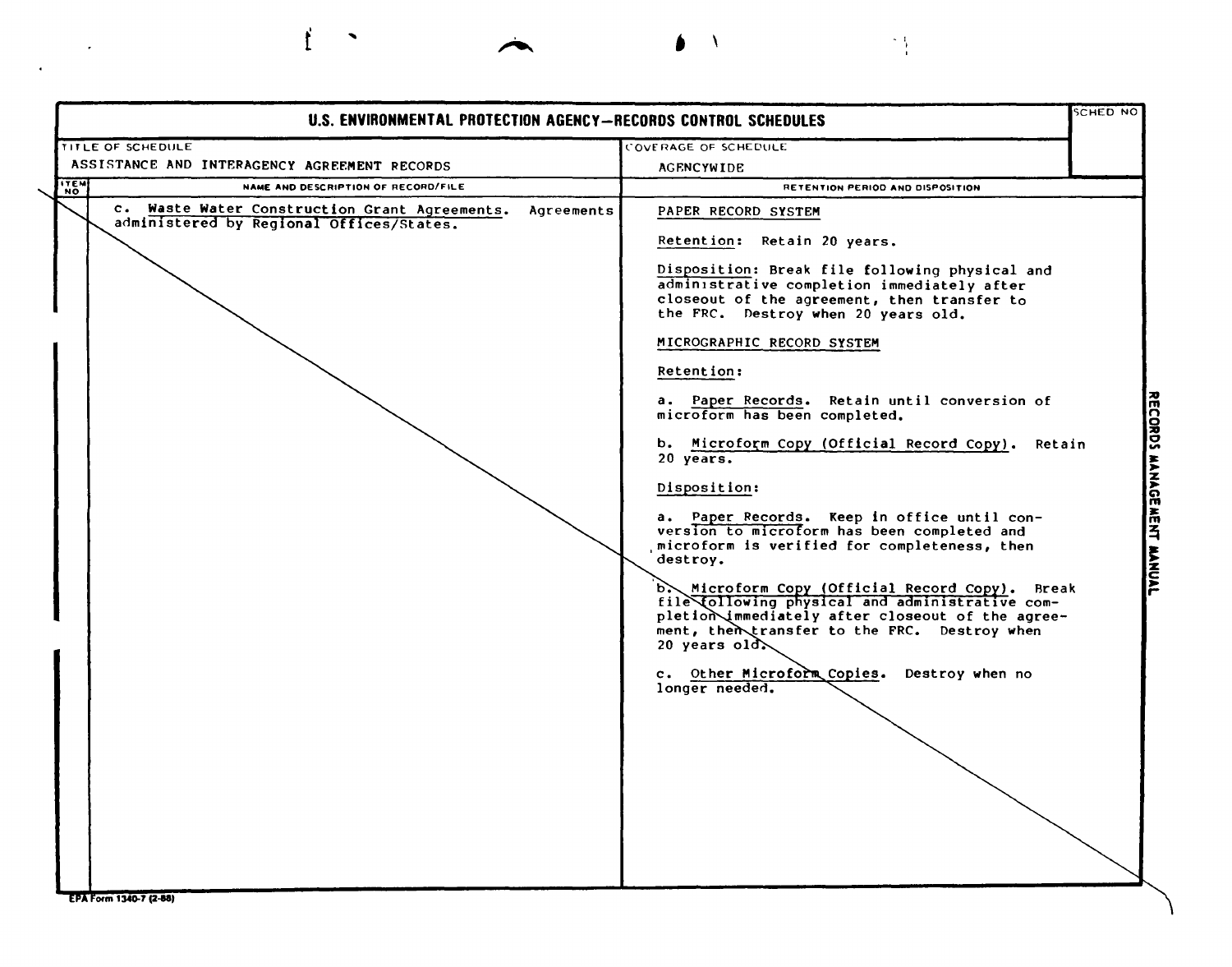| <b>SCHED NO</b><br>U.S. ENVIRONMENTAL PROTECTION AGENCY—RECORDS CONTROL SCHEDULES                                                                                                                                                                                                                                                                                                                                                                                                                                                                                                       |                                                                                                                                                                                                                                                                                                                                                                                                                                                                                                                                                                                                                                                                                                                                                                                                                                                                                                                                                                                                                                                                                                                                                                             |                           |
|-----------------------------------------------------------------------------------------------------------------------------------------------------------------------------------------------------------------------------------------------------------------------------------------------------------------------------------------------------------------------------------------------------------------------------------------------------------------------------------------------------------------------------------------------------------------------------------------|-----------------------------------------------------------------------------------------------------------------------------------------------------------------------------------------------------------------------------------------------------------------------------------------------------------------------------------------------------------------------------------------------------------------------------------------------------------------------------------------------------------------------------------------------------------------------------------------------------------------------------------------------------------------------------------------------------------------------------------------------------------------------------------------------------------------------------------------------------------------------------------------------------------------------------------------------------------------------------------------------------------------------------------------------------------------------------------------------------------------------------------------------------------------------------|---------------------------|
| TITLE OF SCHEDULE                                                                                                                                                                                                                                                                                                                                                                                                                                                                                                                                                                       | COVERAGE OF SCHEDULE                                                                                                                                                                                                                                                                                                                                                                                                                                                                                                                                                                                                                                                                                                                                                                                                                                                                                                                                                                                                                                                                                                                                                        |                           |
| ASSISTANCE AND INTERAGENCY AGREEMENT RECORDS                                                                                                                                                                                                                                                                                                                                                                                                                                                                                                                                            | <b>AGENCYWIDE</b>                                                                                                                                                                                                                                                                                                                                                                                                                                                                                                                                                                                                                                                                                                                                                                                                                                                                                                                                                                                                                                                                                                                                                           |                           |
| <b>ITEM</b><br>NAME AND DESCRIPTION OF RECORD/FILE                                                                                                                                                                                                                                                                                                                                                                                                                                                                                                                                      | RETENTION PERIOD AND DISPOSITION                                                                                                                                                                                                                                                                                                                                                                                                                                                                                                                                                                                                                                                                                                                                                                                                                                                                                                                                                                                                                                                                                                                                            |                           |
| d. Superfund Remedial Planning and Implementation<br>Agreements. Agreements administered by Regional Offices.<br>e. Asbestos School Hazards Abatement Assistance Program<br>Agreements. This program was created in 1984 when Congress<br>enacted the Asbestos School Hazard Abatement Act (ASHAA)<br>to offer financial assistance to needy schools so they<br>could abate asbestos materials which pose serious health<br>hazard to building applicants. Loans and grant awards are<br>administered to provide finanical assistance for abatement<br>of asbestos in school buildings. | PAPER RECORD SYSTEM<br>Retention: Retain 20 years after completion of<br>all cost-recovery litigation.<br>Disposition: Break file immediately after close-<br>out of the agreement, then transfer to the FRC.<br>Destroy when 20 years old.<br>MICROGRAPHIC RECORD SYSTEM<br>Retention:<br>a. Paper Records. Retain until conversion to<br>microform has been completed.<br>b. Microform Copy (Official Record Copy). Retain<br>20 years after completion of all cost-recovery<br>litigation.<br>Disposition:<br>a. Paper Records. Keep in office until conver-<br>sion to micrororm has been completed and micro-<br>form is verified for completeness, then destroy.<br>b. Microform Copy (Officral Record Copy). Break<br>file immediately after closeout of the agreement,<br>then transfer to the FRC. Destroy when 20 years<br>old.<br>c. Other Microform Copies. Destroy when no<br>longer needed.<br>PAPER RECORD SYSTEM<br>Retention: Retain 6 years, $3$ months<br>Dispositon: Break file immediately after final<br>repayment of loan if any, or closeout of the<br>grant, then transfer to the FRC. Destroy when<br>o years, and 3 months after loan upayment a | RECORDS MANAGEMENT MANUAL |
|                                                                                                                                                                                                                                                                                                                                                                                                                                                                                                                                                                                         | grant closent.                                                                                                                                                                                                                                                                                                                                                                                                                                                                                                                                                                                                                                                                                                                                                                                                                                                                                                                                                                                                                                                                                                                                                              |                           |
| EPA Form 1340-7 (2-88)                                                                                                                                                                                                                                                                                                                                                                                                                                                                                                                                                                  |                                                                                                                                                                                                                                                                                                                                                                                                                                                                                                                                                                                                                                                                                                                                                                                                                                                                                                                                                                                                                                                                                                                                                                             |                           |

 $J_{\alpha}$  ,  $J_{\alpha}$  , .- '

 $\begin{array}{c} 1 \\ 1 \\ 1 \\ 1 \end{array}$ 

 $\bar{1}$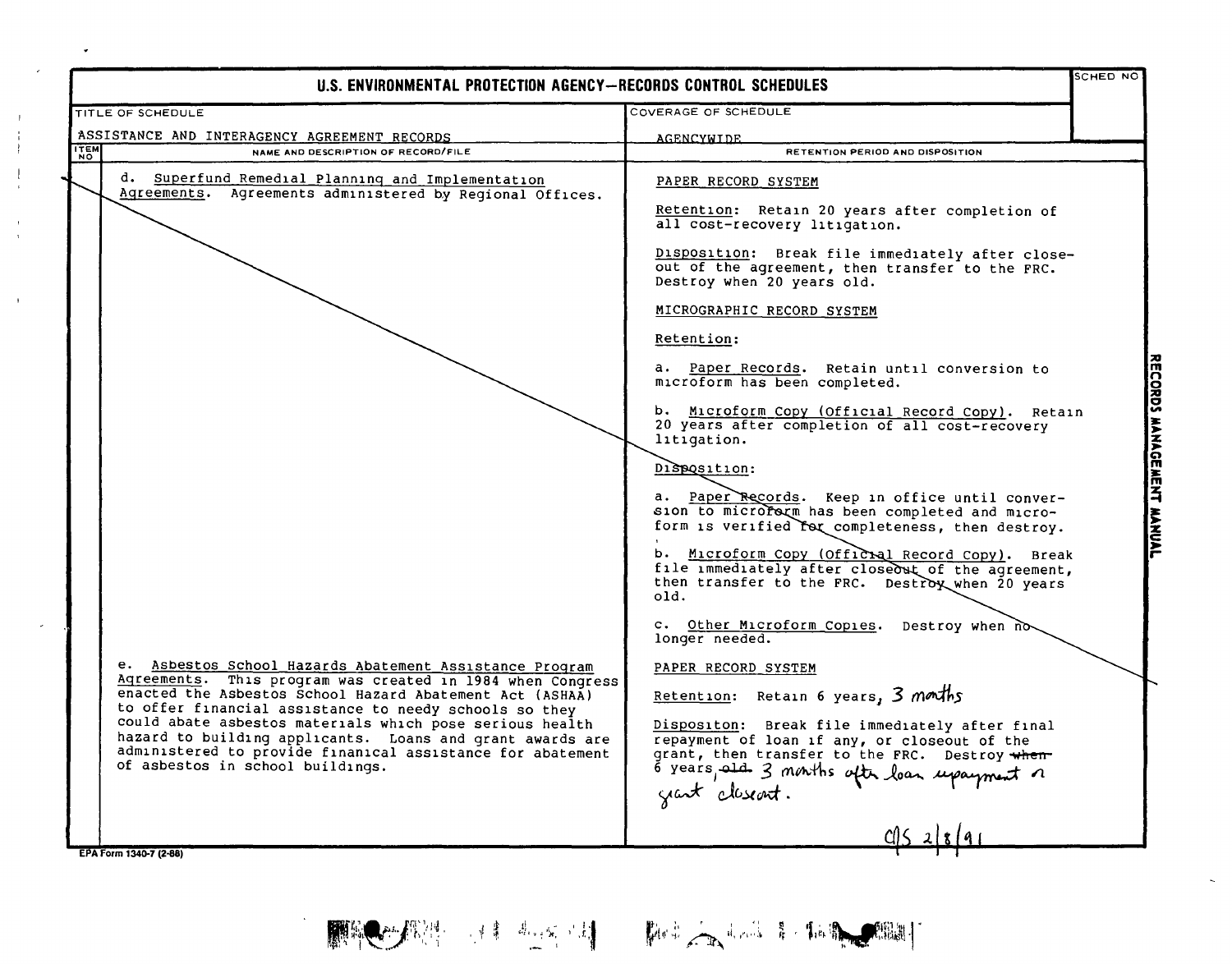| U.S. ENVIRONMENTAL PROTECTION AGENCY-RECORDS CONTROL SCHEDULES |                                                                                                                                                                                                                                                                                                                                                                                                                                                                                                                                                                                                                                                                                                                                                                                                                                                                                                                                                                                                                                       |                                                                                                                                                                                                                                                                                                                                                                                                                                                                                                                                                                                                                                                                                                                                                                                                                                    | SCHED NO |                           |
|----------------------------------------------------------------|---------------------------------------------------------------------------------------------------------------------------------------------------------------------------------------------------------------------------------------------------------------------------------------------------------------------------------------------------------------------------------------------------------------------------------------------------------------------------------------------------------------------------------------------------------------------------------------------------------------------------------------------------------------------------------------------------------------------------------------------------------------------------------------------------------------------------------------------------------------------------------------------------------------------------------------------------------------------------------------------------------------------------------------|------------------------------------------------------------------------------------------------------------------------------------------------------------------------------------------------------------------------------------------------------------------------------------------------------------------------------------------------------------------------------------------------------------------------------------------------------------------------------------------------------------------------------------------------------------------------------------------------------------------------------------------------------------------------------------------------------------------------------------------------------------------------------------------------------------------------------------|----------|---------------------------|
|                                                                | TITLE OF SCHEDULE                                                                                                                                                                                                                                                                                                                                                                                                                                                                                                                                                                                                                                                                                                                                                                                                                                                                                                                                                                                                                     | COVERAGE OF SCHEDULE                                                                                                                                                                                                                                                                                                                                                                                                                                                                                                                                                                                                                                                                                                                                                                                                               |          |                           |
|                                                                | ASSISTANCE AND INTERAGENCY AGREEMENT RECORDS                                                                                                                                                                                                                                                                                                                                                                                                                                                                                                                                                                                                                                                                                                                                                                                                                                                                                                                                                                                          | <b>AGENCYWIDE</b>                                                                                                                                                                                                                                                                                                                                                                                                                                                                                                                                                                                                                                                                                                                                                                                                                  |          |                           |
| <b>ITEM</b>                                                    | NAME AND DESCRIPTION OF RECORD/FILE                                                                                                                                                                                                                                                                                                                                                                                                                                                                                                                                                                                                                                                                                                                                                                                                                                                                                                                                                                                                   | RETENTION PERIOD AND DISPOSITION                                                                                                                                                                                                                                                                                                                                                                                                                                                                                                                                                                                                                                                                                                                                                                                                   |          |                           |
| 67<br>7.                                                       | Interagency Agreements File. Record copies of agreements<br>with other Federal, State, and local government agencies<br>providing for program assistance or support or other<br>sharing of agency resources and services. Includes copy<br>of agreement, commrtment notice, transmittal, and justifi-<br>cation and cost estimater May also include scope of work,<br>correspondence, and other supporting papers.<br>Recipient/Contractor Debarment and Suspension Records.<br>Documents relating to investigations of contrastors and<br>recipients for debarment or suspension from contracting<br>with or receiving assistance from the Federal Government<br>Includes copies of Inspector General reports, attorney<br>recommendations for actions, notifications to respondents,<br>respondents' submissions, hearing transcripts, briefs<br>and motions, final determinations, and settlement agree-<br>ments for debarment and suspension cases per 48 CFR<br>Subpart 9.4 and 40 CFR Part 32, and other related<br>documents. | <b>WICROGRAPHIC RECORD SYSTEM</b><br>Retention:<br>a. Paper Records. Retain until conversion to<br>microform has been completed.<br>Microfolm Copy. Retain 6 years, 3 months<br>b.<br>Disposition:<br>a. Paper Records. Keep in office until conver-<br>sion to microform has been completed and micro-<br>form is verified for completeness, then destroy.<br>Microform Copy. Break file immediately after<br>b.<br>repayment of loan if any, or closeout of the<br>grant, then transfer to the FRC. Destroy when<br>6 years old. 3 months old<br>c. Other Microform Copies. Destrox when no<br>longer needed.<br>Retention: Retain 6 years.<br>Disposition: Break file upon termination of<br>agreement. Keep in office 1 year, then transfex<br>to the FRC. Destroy when 6 years old.<br>Phone concurrence & Barbara micar, EPA |          | RECORDS MANAGEMENT MANUAL |

EPA Form 1340-7 (2-88)

 $\bullet$ 

 $\sim$ 

 $\overline{\phantom{0}}$